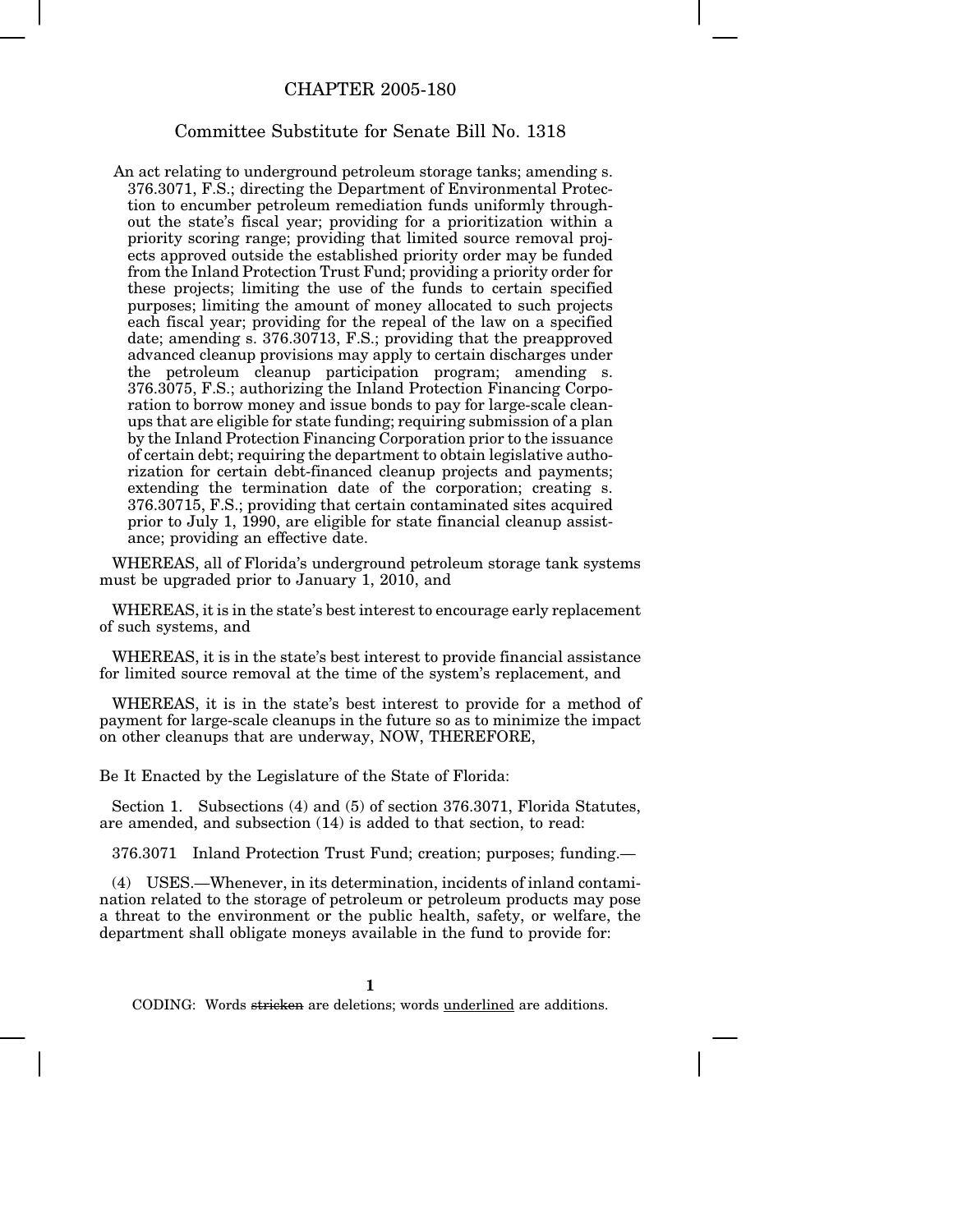(a) Prompt investigation and assessment of contamination sites.

(b) Expeditious restoration or replacement of potable water supplies as provided in s. 376.30(3)(c)1.

(c) Rehabilitation of contamination sites, which shall consist of cleanup of affected soil, groundwater, and inland surface waters, using the most costeffective alternative that is technologically feasible and reliable and that provides adequate protection of the public health, safety, and welfare and minimizes environmental damage, in accordance with the site selection and cleanup criteria established by the department under subsection (5), except that nothing herein shall be construed to authorize the department to obligate funds for payment of costs which may be associated with, but are not integral to, site rehabilitation, such as the cost for retrofitting or replacing petroleum storage systems.

(d) Maintenance and monitoring of contamination sites.

(e) Inspection and supervision of activities described in this subsection.

(f) Payment of expenses incurred by the department in its efforts to obtain from responsible parties the payment or recovery of reasonable costs resulting from the activities described in this subsection.

(g) Payment of any other reasonable costs of administration, including those administrative costs incurred by the Department of Health in providing field and laboratory services, toxicological risk assessment, and other assistance to the department in the investigation of drinking water contamination complaints and costs associated with public information and education activities.

(h) Establishment and implementation of the compliance verification program as authorized in s.  $376.303(1)(a)$ , including contracting with local governments or state agencies to provide for the administration of such program through locally administered programs, to minimize the potential for further contamination sites.

(i) Funding of the provisions of ss.  $376.305(6)$  and  $376.3072$ .

(j) Activities related to removal and replacement of petroleum storage systems, exclusive of costs of any tank, piping, dispensing unit, or related hardware, if soil removal is preapproved as a component of site rehabilitation and requires removal of the tank where remediation is conducted under s. 376.30711 or if such activities were justified in an approved remedial action plan performed pursuant to subsection (12).

(k) Activities related to reimbursement application preparation and activities related to reimbursement application examination by a certified public accountant pursuant to subsection (12).

(l) Reasonable costs of restoring property as nearly as practicable to the conditions which existed prior to activities associated with contamination assessment or remedial action taken under s. 376.303(4).

**2**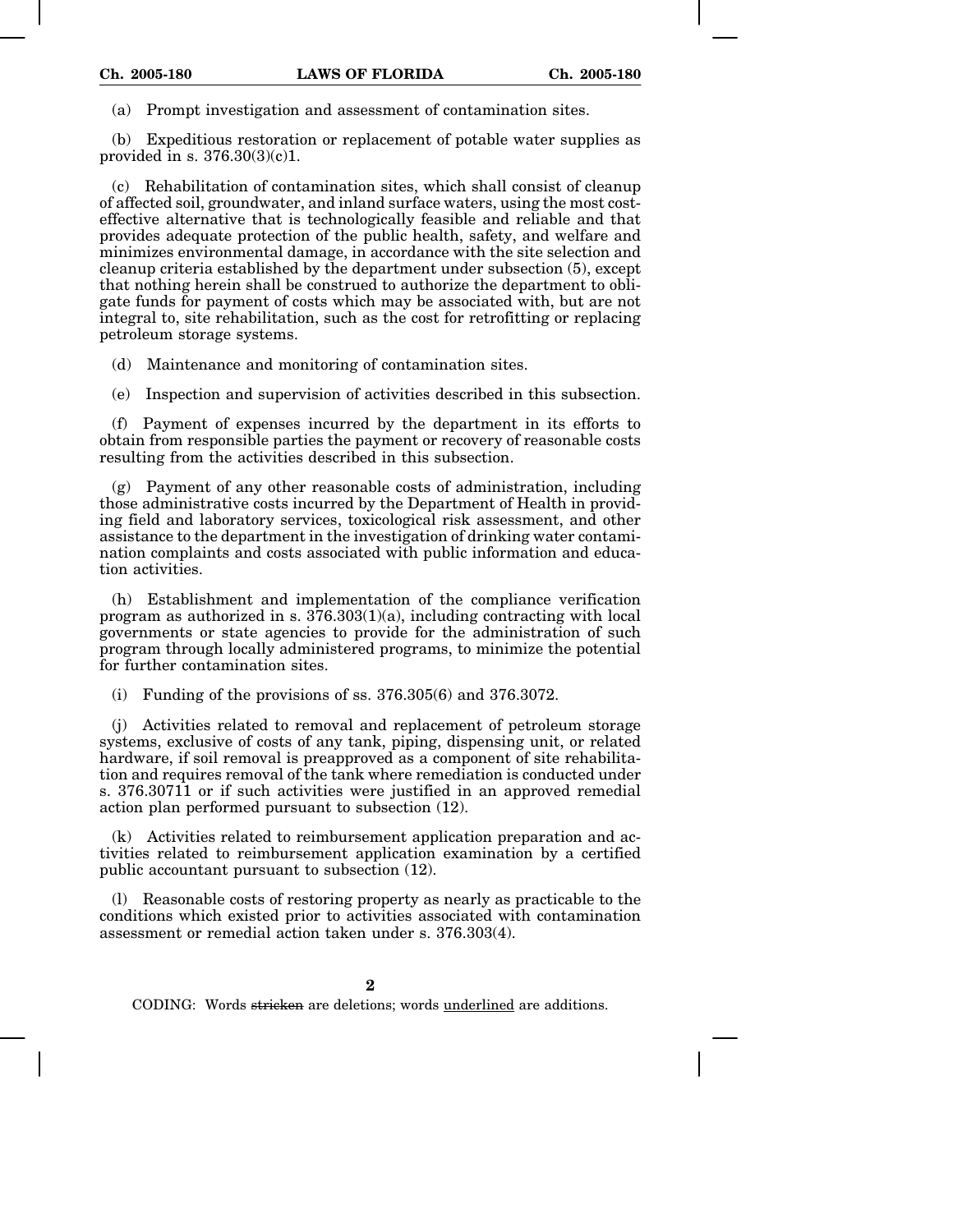(m) Repayment of loans to the fund.

(n) Expenditure of sums from the fund to cover ineligible sites or costs as set forth in subsection (13), if the department in its discretion deems it necessary to do so. In such cases, the department may seek recovery and reimbursement of costs in the same manner and in accordance with the same procedures as are established for recovery and reimbursement of sums otherwise owed to or expended from the fund.

(o) Payment of amounts payable under any service contract entered into by the department pursuant to s. 376.3075, subject to annual appropriation by the Legislature.

(p) Petroleum remediation pursuant to s. 376.30711 throughout a state fiscal year. The department shall establish a process to uniformly encumber appropriated funds throughout a state fiscal year and shall allow for emergencies and imminent threats to human health and the environment as provided in paragraph  $(5)(a)$ . This paragraph does not apply to appropriations associated with the free product recovery initiative of paragraph  $(5)(c)$ or the preapproved advanced cleanup program of s. 376.30713.

The Inland Protection Trust Fund may only be used to fund the activities in ss. 376.30-376.319 except ss. 376.3078 and 376.3079. Amounts on deposit in the Inland Protection Trust Fund in each fiscal year shall first be applied or allocated for the payment of amounts payable by the department pursuant to paragraph (o) under a service contract entered into by the department pursuant to s. 376.3075 and appropriated in each year by the Legislature prior to making or providing for other disbursements from the fund. Nothing in this subsection shall authorize the use of the Inland Protection Trust Fund for cleanup of contamination caused primarily by a discharge of solvents as defined in s. 206.9925(6), or polychlorinated biphenyls when their presence causes them to be hazardous wastes, except solvent contamination which is the result of chemical or physical breakdown of petroleum products and is otherwise eligible. Facilities used primarily for the storage of motor or diesel fuels as defined in ss. 206.01 and 206.86 shall be presumed not to be excluded from eligibility pursuant to this section.

(5) SITE SELECTION AND CLEANUP CRITERIA.—

(a) The department shall adopt rules to establish priorities based upon a scoring system for state-conducted cleanup at petroleum contamination sites based upon factors that include, but need not be limited to:

1. The degree to which human health, safety, or welfare may be affected by exposure to the contamination;

2. The size of the population or area affected by the contamination;

3. The present and future uses of the affected aquifer or surface waters, with particular consideration as to the probability that the contamination is substantially affecting, or will migrate to and substantially affect, a known public or private source of potable water; and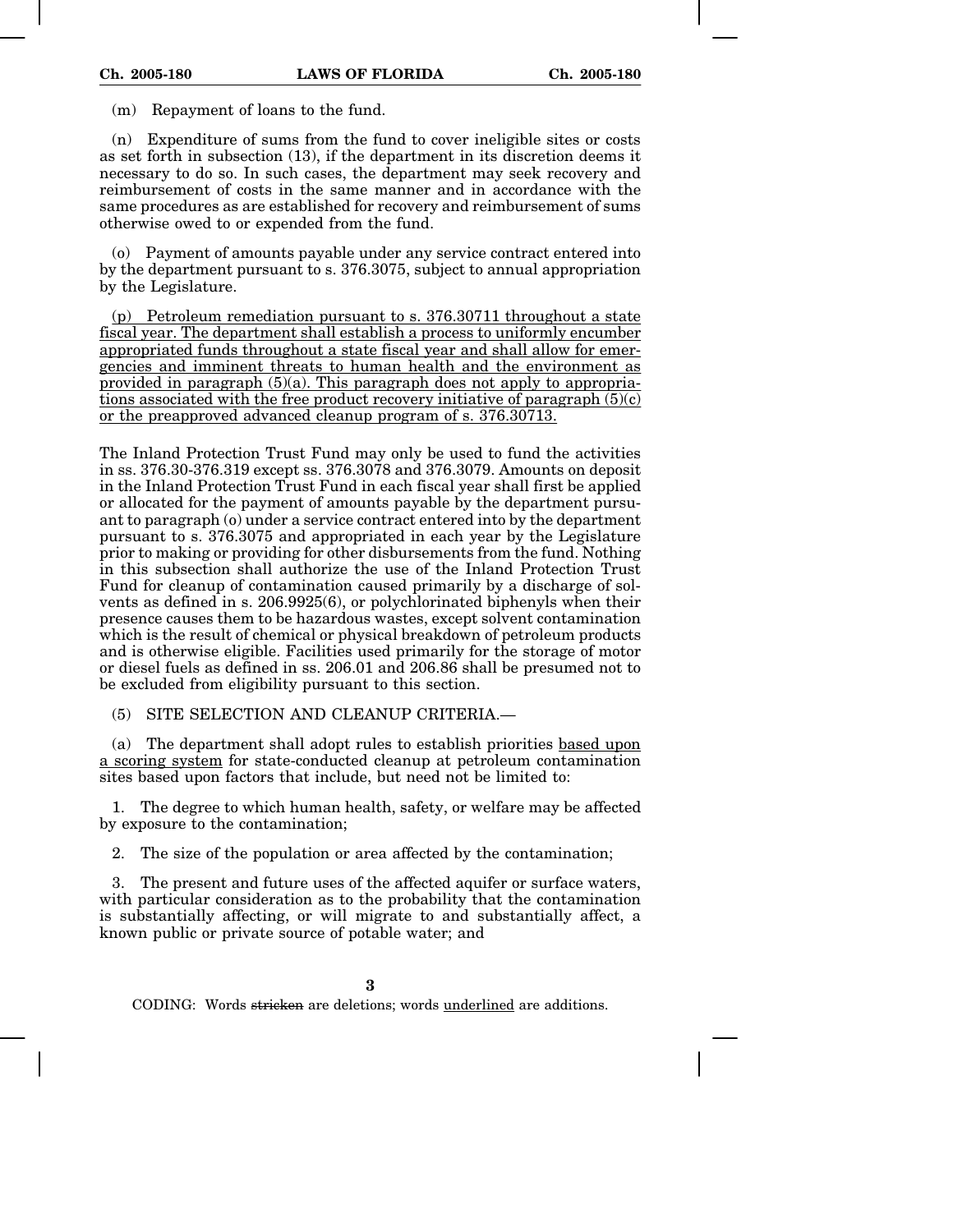## 4. The effect of the contamination on the environment.

Moneys in the fund shall then be obligated for activities described in paragraphs  $(4)(a)-(e)$  at individual sites in accordance with such established criteria. However, nothing in this paragraph shall be construed to restrict the department from modifying the priority status of a rehabilitation site where conditions warrant, taking into consideration the actual distance between the contamination site and groundwater or surface water receptors or other factors that affect the risk of exposure to petroleum products' chemicals of concern. The department may use the effective date of a department final order granting eligibility pursuant to subsections  $(9)$  and  $(13)$  and ss. 376.305(6) and 376.3072 to establish a prioritization system within a particular priority scoring range.

(b) It is the intent of the Legislature to protect the health of all people under actual circumstances of exposure. The secretary shall establish criteria by rule for the purpose of determining, on a site-specific basis, the rehabilitation program tasks that comprise a site rehabilitation program and the level at which a rehabilitation program task and a site rehabilitation program may be deemed completed. In establishing the rule, the department shall incorporate, to the maximum extent feasible, risk-based corrective action principles to achieve protection of human health and safety and the environment in a cost-effective manner as provided in this subsection. Criteria for determining what constitutes a rehabilitation program task or completion of site rehabilitation program tasks and site rehabilitation programs shall be based upon the factors set forth in paragraph (a) and the following additional factors:

1. The current exposure and potential risk of exposure to humans and the environment including multiple pathways of exposure.

2. The appropriate point of compliance with cleanup target levels for petroleum products' chemicals of concern. The point of compliance shall be at the source of the petroleum contamination. However, the department is authorized to temporarily move the point of compliance to the boundary of the property, or to the edge of the plume when the plume is within the property boundary, while cleanup, including cleanup through natural attenuation processes in conjunction with appropriate monitoring, is proceeding. The department also is authorized, pursuant to criteria provided for in this paragraph, to temporarily extend the point of compliance beyond the property boundary with appropriate monitoring, if such extension is needed to facilitate natural attenuation or to address the current conditions of the plume, provided human health, public safety, and the environment are adequately protected. Temporary extension of the point of compliance beyond the property boundary, as provided in this subparagraph, shall include notice to local governments and owners of any property into which the point of compliance is allowed to extend.

3. The appropriate site-specific cleanup goal. The site-specific cleanup goal shall be that all petroleum contamination sites ultimately achieve the applicable cleanup target levels provided in this paragraph. However, the department is authorized to allow concentrations of the petroleum products'

**4**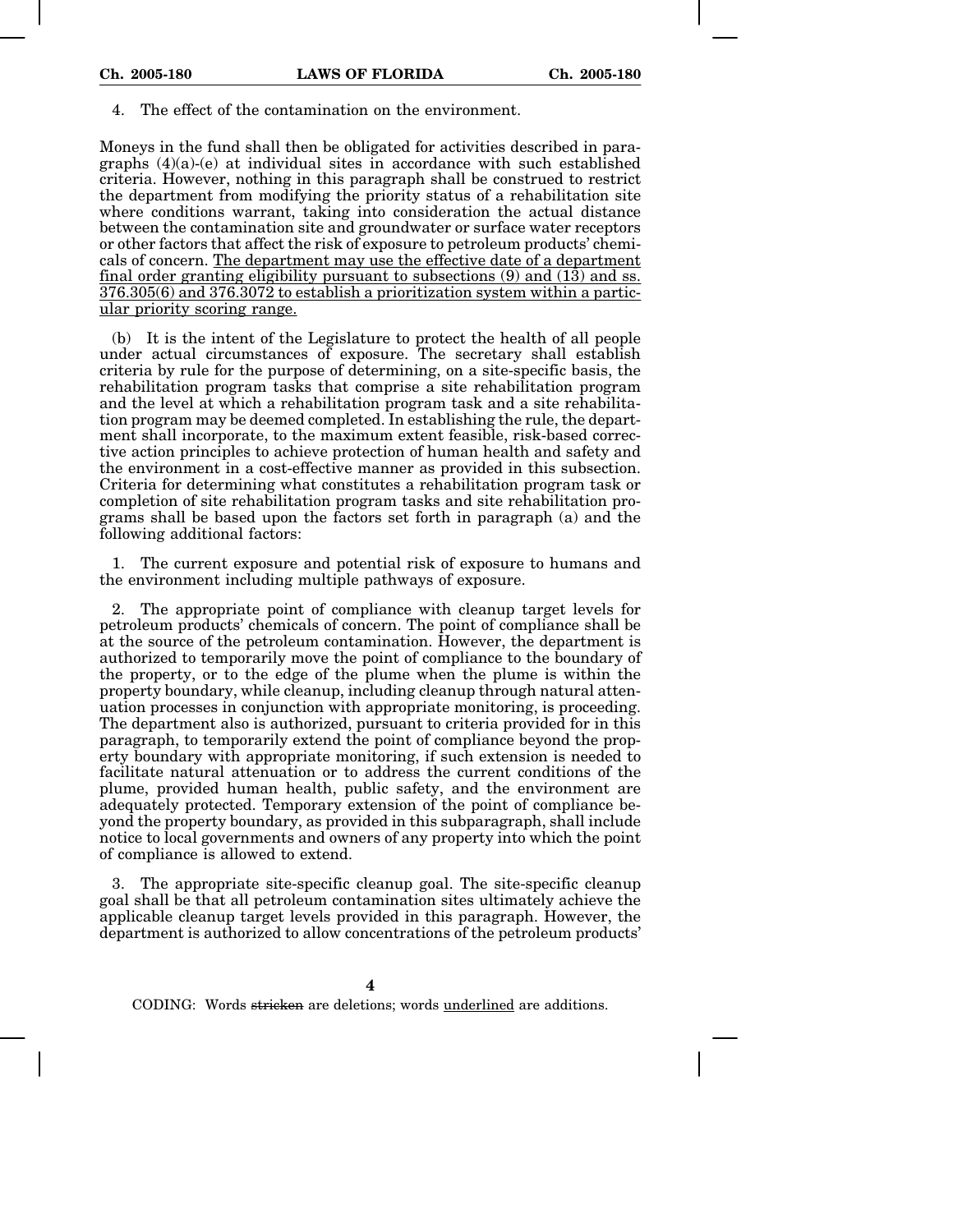chemicals of concern to temporarily exceed the applicable cleanup target levels while cleanup, including cleanup through natural attenuation processes in conjunction with appropriate monitoring, is proceeding, provided human health, public safety, and the environment are adequately protected.

4. The appropriateness of using institutional or engineering controls. Site rehabilitation programs may include the use of institutional or engineering controls to eliminate the potential exposure to petroleum products' chemicals of concern to humans or the environment. Use of such controls must be preapproved by the department and institutional controls shall not be acquired with funds from the Inland Protection Trust Fund. When institutional or engineering controls are implemented to control exposure, the removal of such controls must have prior department approval and must be accompanied immediately by the resumption of active cleanup, or other approved controls, unless cleanup target levels pursuant to this paragraph have been achieved.

5. The additive effects of the petroleum products' chemicals of concern. The synergistic effects of petroleum products' chemicals of concern shall also be considered when the scientific data becomes available.

6. Individual site characteristics which shall include, but not be limited to, the current and projected use of the affected groundwater in the vicinity of the site, current and projected land uses of the area affected by the contamination, the exposed population, the degree and extent of contamination, the rate of contaminant migration, the apparent or potential rate of contaminant degradation through natural attenuation processes, the location of the plume, and the potential for further migration in relation to site property boundaries.

7. Applicable state water quality standards.

a. Cleanup target levels for petroleum products' chemicals of concern found in groundwater shall be the applicable state water quality standards. Where such standards do not exist, the cleanup target levels for groundwater shall be based on the minimum criteria specified in department rule. The department shall consider the following, as appropriate, in establishing the applicable minimum criteria: calculations using a lifetime cancer risk level of 1.0E-6; a hazard index of 1 or less; the best achievable detection limit; the naturally occurring background concentration; or nuisance, organoleptic, and aesthetic considerations.

b. Where surface waters are exposed to petroleum contaminated groundwater, the cleanup target levels for the petroleum products' chemicals of concern shall be based on the surface water standards as established by department rule. The point of measuring compliance with the surface water standards shall be in the groundwater immediately adjacent to the surface water body.

8. Whether deviation from state water quality standards or from established criteria is appropriate. The department may issue a "No Further Action Order" based upon the degree to which the desired cleanup target level is achievable and can be reasonably and cost-effectively implemented

**5**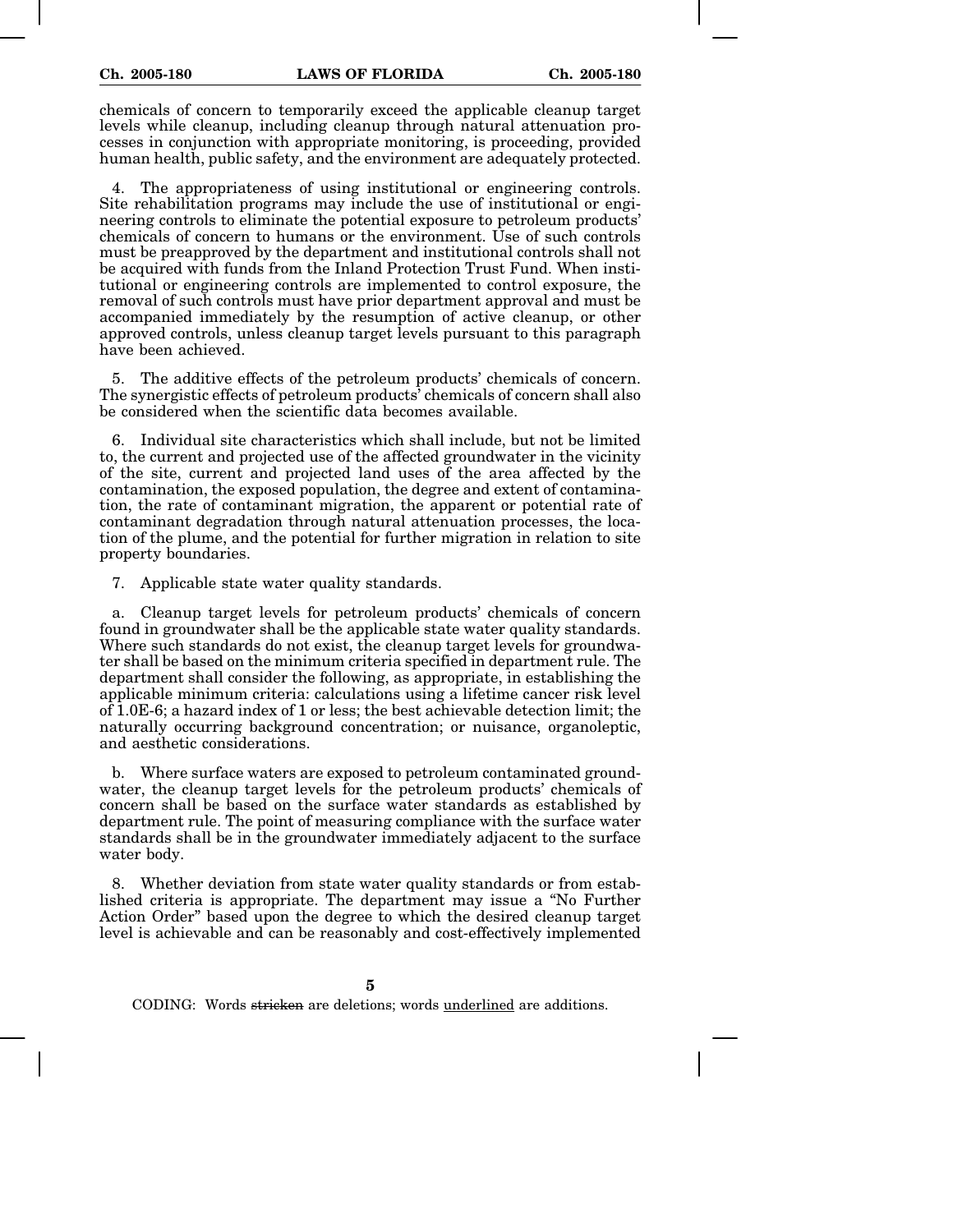within available technologies or engineering and institutional control strategies. Where a state water quality standard is applicable, a deviation may not result in the application of cleanup target levels more stringent than said standard. In determining whether it is appropriate to establish alternate cleanup target levels at a site, the department may consider the effectiveness of source removal that has been completed at the site and the practical likelihood of: the use of low yield or poor quality groundwater; the use of groundwater near marine surface water bodies; the current and projected use of the affected groundwater in the vicinity of the site; or the use of groundwater in the immediate vicinity of the storage tank area, where it has been demonstrated that the groundwater contamination is not migrating away from such localized source; provided human health, public safety, and the environment are adequately protected.

9. Appropriate cleanup target levels for soils.

a. In establishing soil cleanup target levels for human exposure to petroleum products' chemicals of concern found in soils from the land surface to 2 feet below land surface, the department shall consider the following, as appropriate: calculations using a lifetime cancer risk level of 1.0E-6; a hazard index of 1 or less; the best achievable detection limit; or the naturally occurring background concentration.

b. Leachability-based soil target levels shall be based on protection of the groundwater cleanup target levels or the alternate cleanup target levels for groundwater established pursuant to this paragraph, as appropriate. Source removal and other cost-effective alternatives that are technologically feasible shall be considered in achieving the leachability soil target levels established by the department. The leachability goals shall not be applicable if the department determines, based upon individual site characteristics, that petroleum products' chemicals of concern will not leach into the groundwater at levels which pose a threat to human health and safety or the environment.

However, nothing in this paragraph shall be construed to restrict the department from temporarily postponing completion of any site rehabilitation program for which funds are being expended whenever such postponement is deemed necessary in order to make funds available for rehabilitation of a contamination site with a higher priority status.

(c) The department shall require source removal, if warranted and costeffective, at each site eligible for restoration funding from the Inland Protection Trust Fund.

1. Funding for free product recovery may be provided in advance of the order established by the priority ranking system under pursuant to paragraph (a) for site cleanup activities. However, a separate prioritization for free product recovery shall be established consistent with the provisions of paragraph (a). No more than \$5 million shall be encumbered from the Inland Protection Trust Fund in any fiscal year for free product recovery conducted in advance of the priority order under pursuant to paragraph (a) established for site cleanup activities.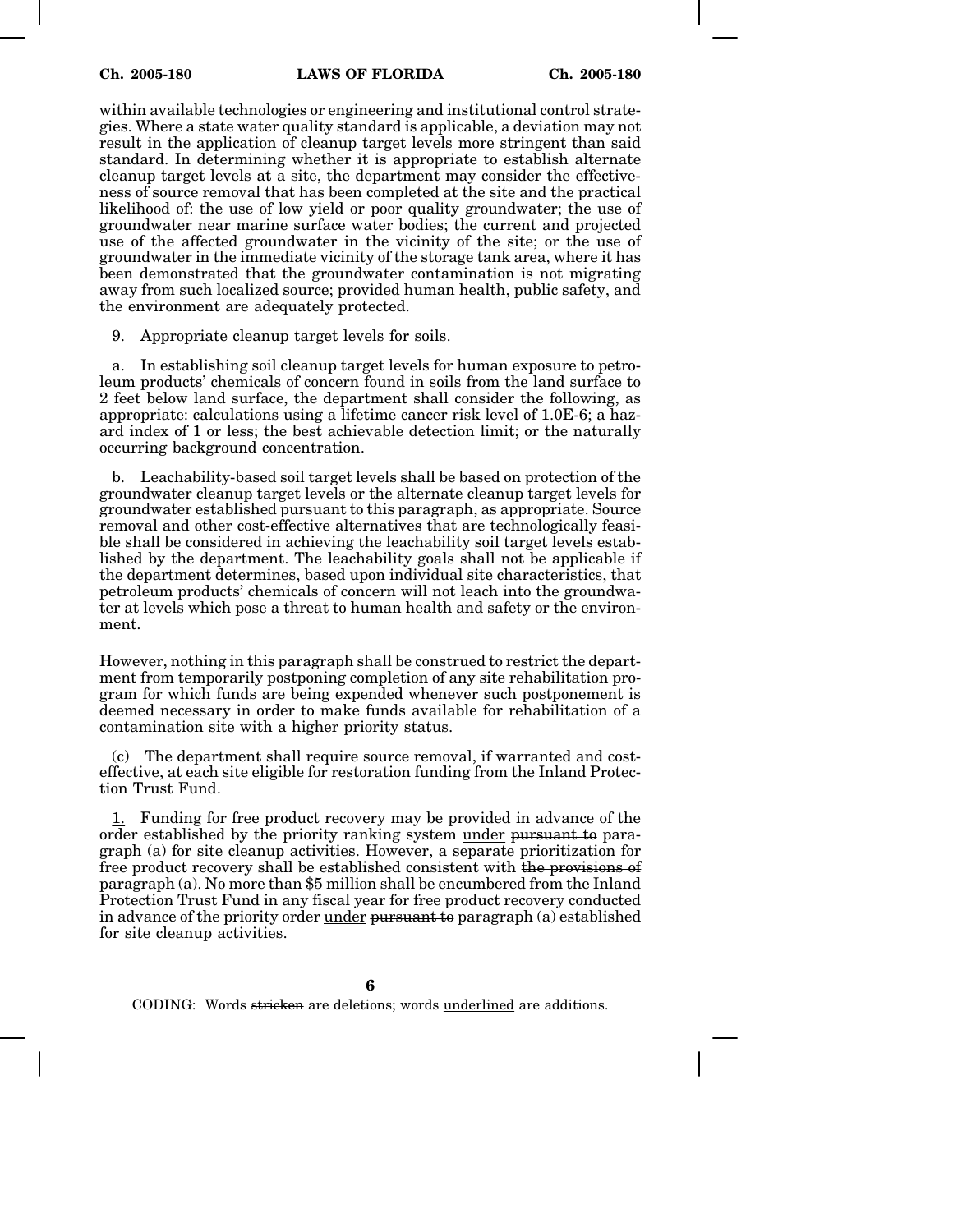2. Funding for limited interim soil-source removals for sites that will become inaccessible for future remediation due to road infrastructure and right-of-way restrictions resulting from a pending Department of Transportation road construction project or for secondary containment upgrading of underground storage tanks required under Chapter 62-761, Florida Administrative Code, may be provided in advance of the order established by the priority ranking system under paragraph (a) for site cleanup activities. The department shall provide written guidance on the limited source removal information and technical evaluation necessary to justify a request for a limited source removal in advance of the priority order pursuant to paragraph (a) established for site cleanup activities. Prioritization for limited source removal projects associated with a secondary containment upgrade in any fiscal year shall be determined on a first-come, first-served basis according to the approval date issued under s. 376.30711 for the limited source removal. Funding for limited source removals associated with secondary containment upgrades shall be limited to 10 sites in each fiscal year for each facility owner and any related person. The limited source removal for secondary containment upgrades shall be completed no later than 6 months after the department issues its approval of the project and the approval automatically expires at the end of the 6 months. Funding for Department of Transportation and secondary containment upgrade source removals may not exceed \$50,000 for a single facility unless the department makes a determination that it is cost-effective and environmentally beneficial to exceed this amount, but in no event shall the department authorize costs in excess of \$100,000 for a single facility. Department funding for limited interim soil-source removals associated with Department of Transportation projects and secondary containment upgrades shall be limited to supplemental soil assessment, soil screening, soil removal, backfill material, treatment or disposal of the contaminated soil, dewatering related to the contaminated soil removal in an amount of up to 10 percent of the total interim soil-source removal project costs, treatment, and disposal of the contaminated groundwater and preparation of the source removal report. No other costs associated with the facility upgrade may be paid with department funds. No more than \$1 million for Department of Transportation limited source removal projects and \$10 million for secondary containment upgrade limited source removal projects conducted in advance of the priority order established under paragraph (a) for site cleanup activities shall be encumbered from the Inland Protection Trust Fund in any fiscal year. This subparagraph is repealed effective June 30, 2008.

3. Once free product removal and other source removal identified in this paragraph are completed at a site, and notwithstanding the order established by the priority ranking system under paragraph (a) for site cleanup activities is complete, the department may shall reevaluate the site to determine the degree of active cleanup needed to continue site rehabilitation. Further, the department shall determine if the reevaluated site qualifies for natural attenuation monitoring only or if no further action is required to rehabilitate the site. If additional site rehabilitation is necessary to reach no further action status, the site rehabilitation shall be conducted in the order established by the priority ranking system under paragraph (a) and the department is encouraged to utilize natural attenuation and monitoring where site conditions warrant.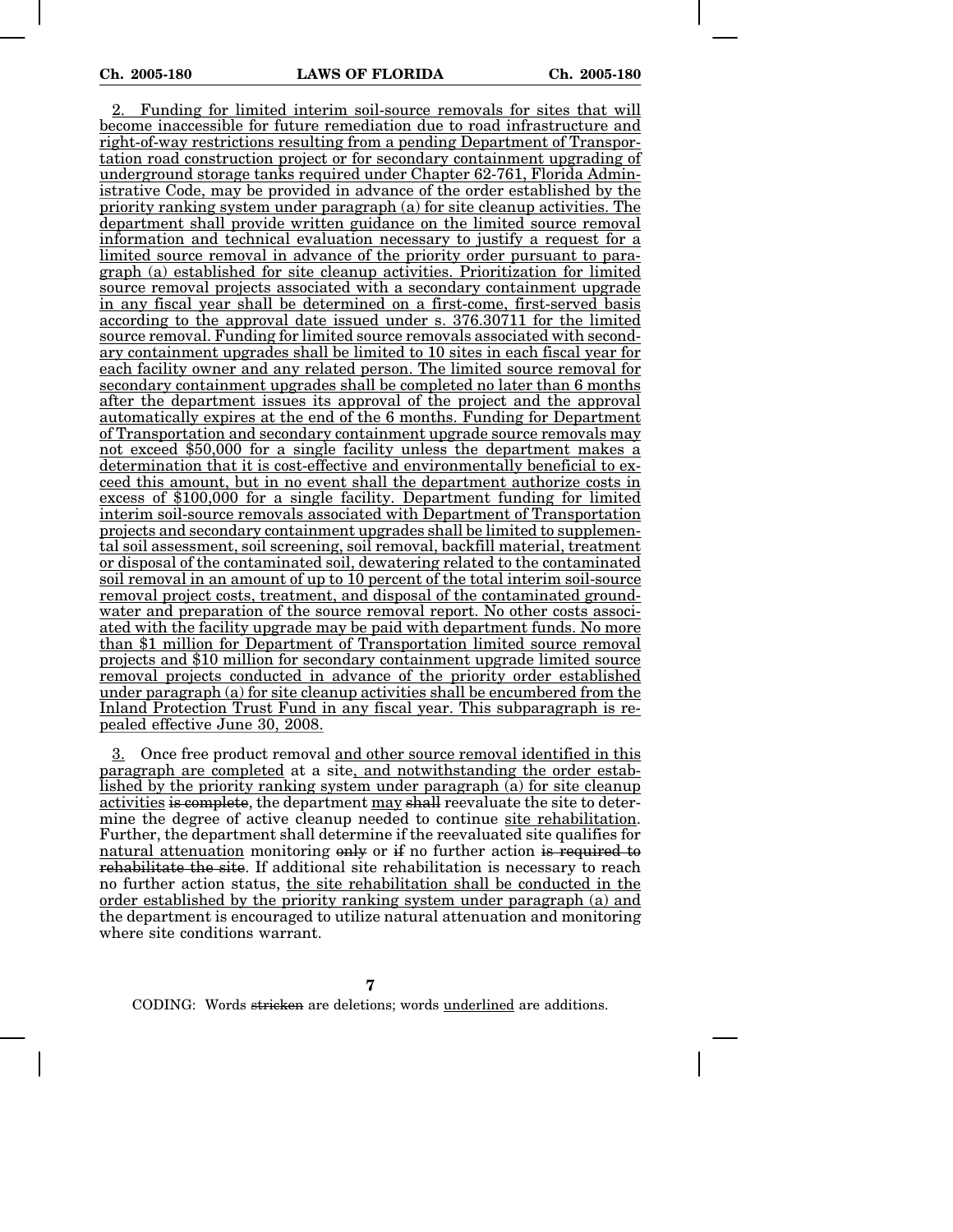(14) Prior to the department entering into a service contract with the Inland Protection Financing Corporation which includes payments by the department to support any existing or planned note, bond, certificate of indebtedness, or other obligation or evidence of indebtedness of the corporation pursuant to s. 376.3075, the Legislature, by law, must specifically approve the cleanup project to be financed and must authorize the department to enter into such a contract.

Section 2. Subsection (1) of section 376.30713, Florida Statutes, is amended to read:

376.30713 Preapproved advanced cleanup.—

(1) In addition to the legislative findings provided in s. 376.30711, the Legislature finds and declares:

(a) That the inability to conduct site rehabilitation in advance of a site's priority ranking pursuant to s.  $376.3071(5)(a)$  may substantially impede or prohibit property transactions or the proper completion of public works projects.

(b) While the first priority of the state is to provide for protection of the water resources of the state, human health, and the environment, the viability of commerce is of equal importance to the state.

(c) It is in the public interest and of substantial economic benefit to the state to provide an opportunity for site rehabilitation to be conducted on a limited basis at contaminated sites, in advance of the site's priority ranking, to facilitate property transactions or public works projects.

(d) It is appropriate for persons responsible for site rehabilitation to share the costs associated with managing and conducting preapproved advanced cleanup, to facilitate the opportunity for preapproved advanced cleanup, and to mitigate the additional costs that will be incurred by the state in conducting site rehabilitation in advance of the site's priority ranking. Such cost sharing will result in more contaminated sites being cleaned up and greater environmental benefits to the state. The provisions of this section shall only be available for sites eligible for restoration funding under EDI, ATRP, or PLIRP. This section is available for discharges eligible for restoration funding under the petroleum cleanup participation program for the state's cost share of site rehabilitation. Applications shall include a costsharing commitment for this section in addition to the 25-percentcopayment requirement of the petroleum cleanup participation program. This section is not available for any discharge under a petroleum cleanup participation program where the 25-percent-copayment requirement of the petroleum cleanup participation program has been reduced or eliminated pursuant to s. 376.3071(13)(c).

Section 3. Section 376.3075, Florida Statutes, is amended to read:

376.3075 Inland Protection Financing Corporation.—

(1) There is hereby created a nonprofit public benefit corporation to be known as the "Inland Protection Financing Corporation" for the purpose of

**8**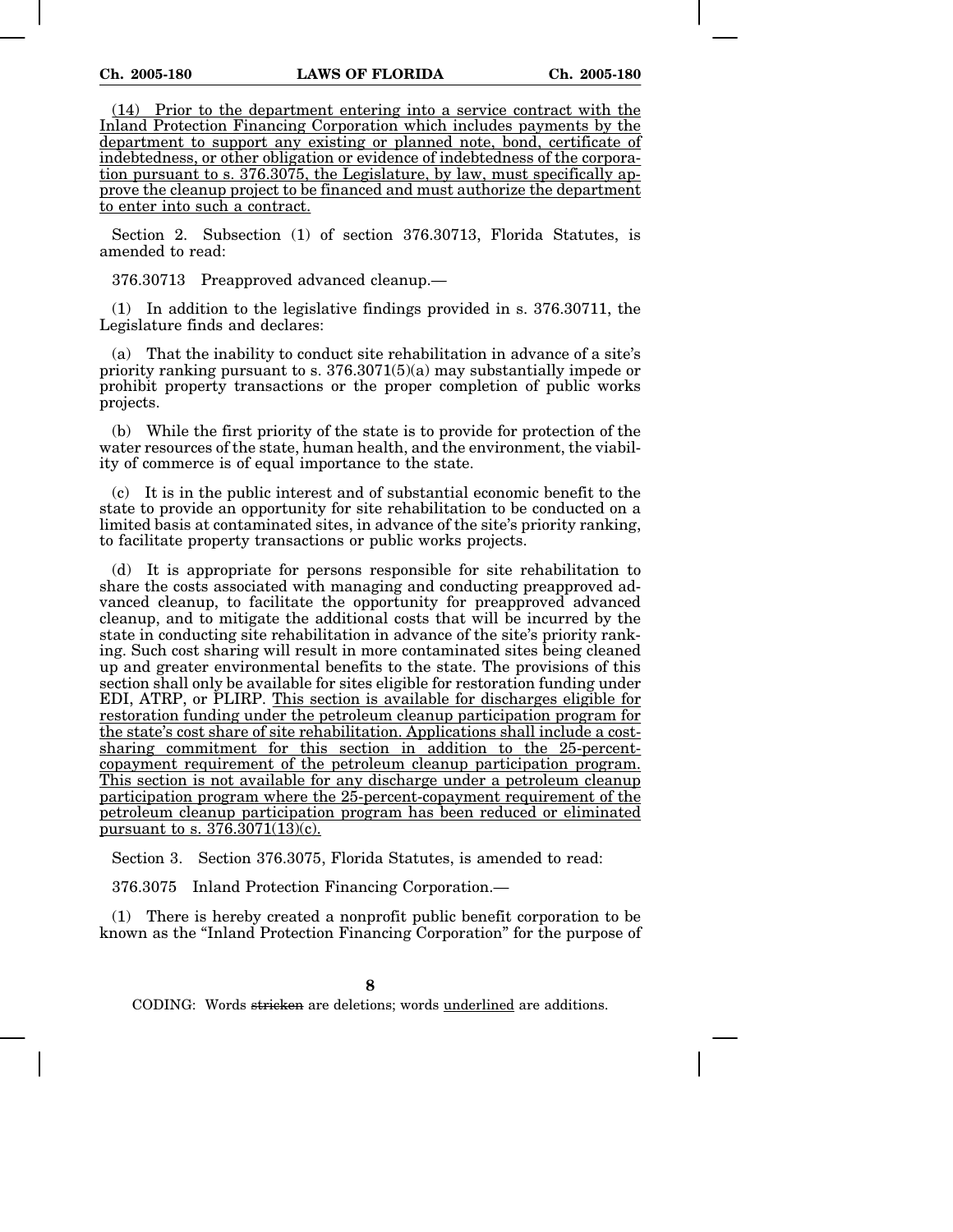financing the rehabilitation of petroleum contamination sites pursuant to ss. 376.30-376.319 and the payment, purchase, and settlement of reimbursement obligations of the department pursuant to s. 376.3071(12), existing as of December 31, 1996. Such reimbursement obligations are referred to in this section as existing reimbursement obligations. The corporation shall terminate on July 1, 2025 2011.

(2) The corporation shall be governed by a board of directors consisting of the Governor or the Governor's designee, the Chief Financial Officer or the Chief Financial Officer's designee, the chair of the Florida Black Business Investment Board, and the secretary of the Department of Environmental Protection. The executive director of the State Board of Administration shall be the chief executive officer of the corporation and shall direct and supervise the administrative affairs of the corporation and shall control, direct, and supervise the operation of the corporation. The corporation shall also have such other officers as may be determined by the board of directors.

(3) The corporation shall have all the powers of a corporate body under the laws of the state to the extent not inconsistent with or restricted by the provisions of this section, including, but not limited to, the power to:

(a) Adopt, amend, and repeal bylaws not inconsistent with this section.

(b) Sue and be sued.

(c) Adopt and use a common seal.

(d) Acquire, purchase, hold, lease, and convey such real and personal property as may be proper or expedient to carry out the purposes of the corporation and this section, and to sell, lease, or otherwise dispose of such property.

(e) Elect or appoint and employ such officers, agents, and employees as the corporation deems advisable to operate and manage the affairs of the corporation, which officers, agents, and employees may be officers or employees of the department and the state agencies represented on the board of directors of the corporation.

(f)1. Borrow money and issue notes, bonds, certificates of indebtedness, or other obligations or evidences of indebtedness necessary to pay the backlog or to reimburse moneys from the Inland Protection Trust Fund used pursuant to subsection (6) and to pay for large-scale cleanups, such as ports, airports, and terminal facilities, which are eligible for state funding.

2. No action shall be taken pursuant to this paragraph, consistent with subsection (5), or to s. 376.3071(14) prior to the Inland Protection Financing Corporation submitting a detailed financing plan to the Governor, the President of the Senate, and the Speaker of the House of Representatives. The plan must address the need for action to be taken pursuant to this paragraph to protect the health, safety, and welfare of the people of the state; the ability of the corporation to limit the impact on the Inland Protection Trust Fund of all outstanding notes, bonds, certificates of indebtedness, or other obligations or evidences of indebtedness to less than \$10 million in any state

**9**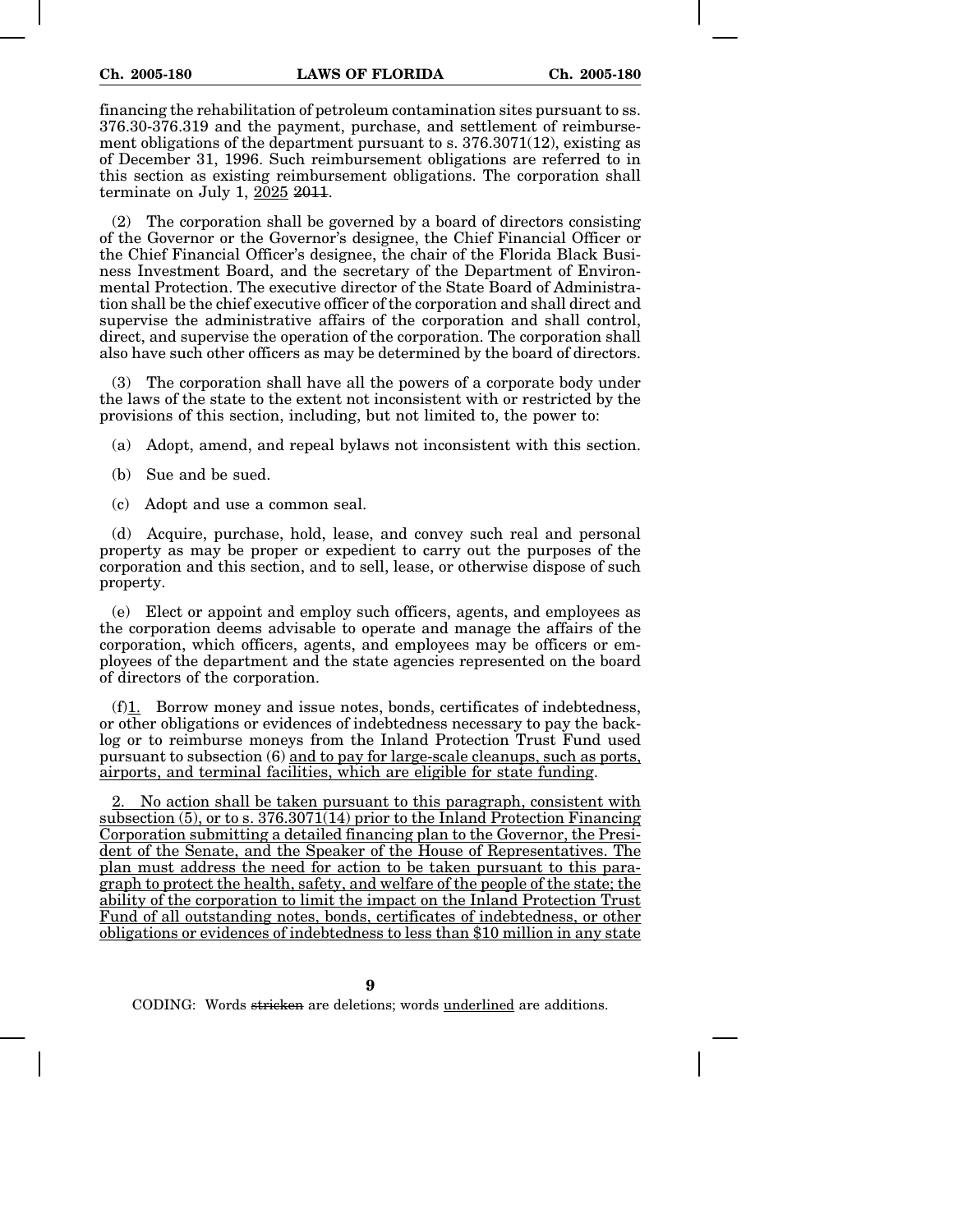fiscal year; and the ability of the corporation to limit its total outstanding debt to no more than \$100 million.

(g) Make and execute any and all contracts, trust agreements, and other instruments and agreements necessary or convenient to accomplish the purposes of the corporation and this section.

(h) Select, retain, and employ professionals, contractors, or agents, which may include the Florida State Board of Administration's Division of Bond Finance, as shall be necessary or convenient to enable or assist the corporation in carrying out the purposes of the corporation and this section.

Do any act or thing necessary or convenient to carry out the purposes of the corporation and this section and the powers provided in this section.

(4) The corporation is authorized to enter into one or more service contracts with the department pursuant to which the corporation shall provide services to the department in connection with financing the functions and activities provided for in ss. 376.30-376.319. The department may enter into one or more such service contracts with the corporation and to provide for payments under such contracts pursuant to s.  $376.3071(4)(o)$ , subject to annual appropriation by the Legislature. The proceeds from such service contracts may be used for the costs and expenses of administration of the corporation after payments as set forth in subsection (5). Each service contract shall have a term not to exceed 10 years and shall terminate no later than July 1, 2025 2011. The aggregate amount payable from the Inland Protection Trust Fund under all such service contracts shall not exceed \$65 million in any state fiscal year. Amounts annually appropriated and applied to make payments under such service contracts shall not include any funds derived from penalties or other payments received from any property owner or private party, including payments received from s. 376.3071(6)(b). In compliance with provisions of s. 287.0641 and other applicable provisions of law, the obligations of the department under such service contracts shall not constitute a general obligation of the state or a pledge of the faith and credit or taxing power of the state nor shall such obligations be construed in any manner as an obligation of the State Board of Administration or entities for which it invests funds, other than the department as provided in this section, but shall be payable solely from amounts available in the Inland Protection Trust Fund, subject to annual appropriation. In compliance with this subsection and s. 287.0582, the service contract shall expressly include the following statement: "The State of Florida's performance and obligation to pay under this contract is contingent upon an annual appropriation by the Legislature."

(5) The corporation may issue and incur notes, bonds, certificates of indebtedness, or other obligations or evidences of indebtedness payable from and secured by amounts payable to the corporation by the department under a service contract entered into pursuant to subsection (4) for the purpose of paying, purchasing, or settling existing reimbursement obligations. The term of any such note, bond, certificate of indebtedness, or other obligation or evidence of indebtedness shall not have a financing term that exceeds 6 years, nor shall the total payments for principal and interest on any such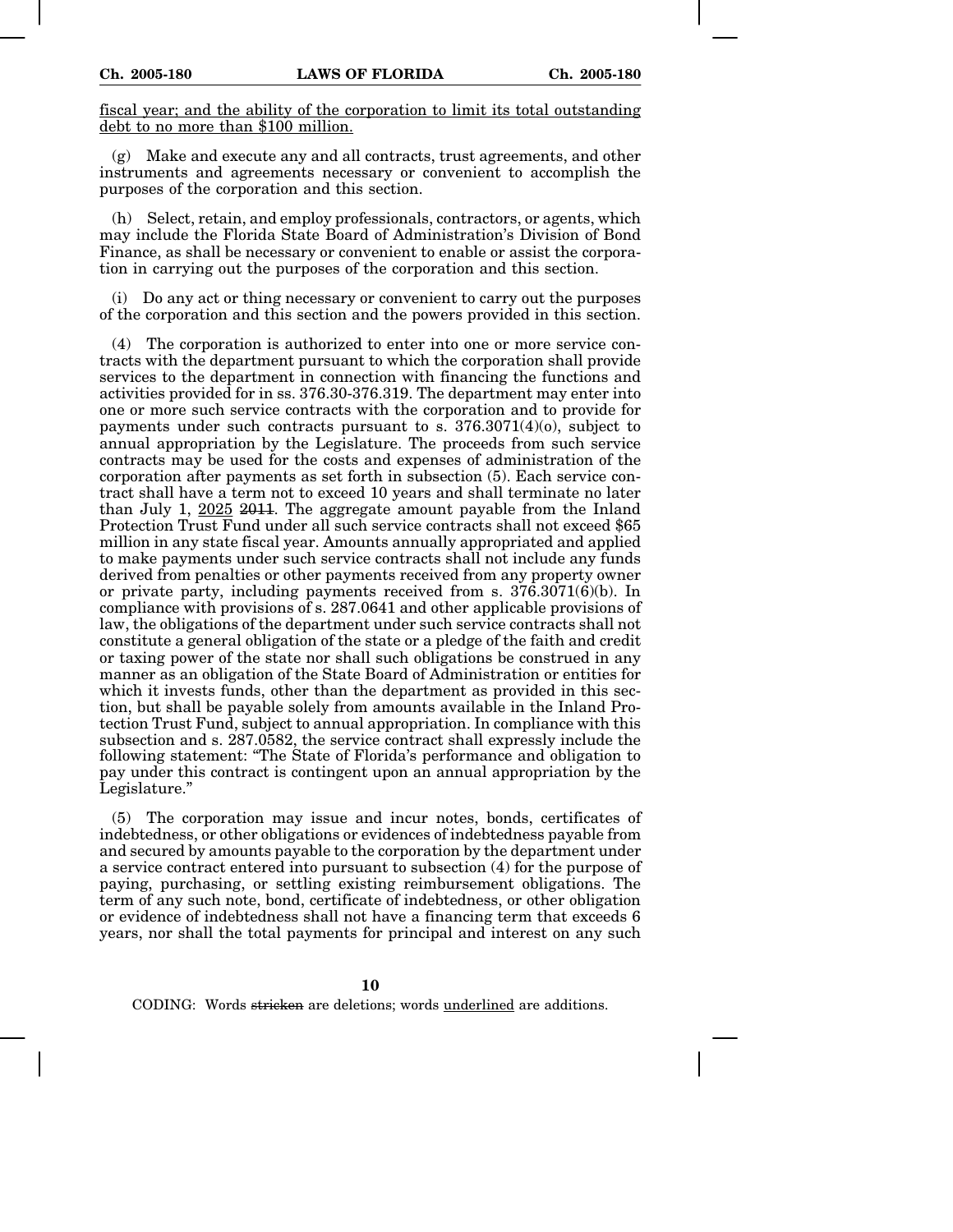note, bond, certificate of indebtedness, or other obligation or evidence of indebtedness exceed the original amount of approved reimbursement claims to be paid, purchased, or settled by the corporation by more than \$50 million. The corporation may select its financing team and issue its obligations through competitive bidding or negotiated contracts, whichever is most costeffective. Any such indebtedness of the corporation shall not constitute a debt or obligation of the state or a pledge of the faith and credit or taxing power of the state, but shall be payable from and secured by payments made by the department under the service contract pursuant to s.  $376.3071(4)(o)$ .

(6) Upon the issuance of debt obligations by the corporation pursuant to subsection (5) for the payment, purchase, or settlement of existing reimbursement obligations, amounts on deposit in the Inland Protection Trust Fund shall not be available for the payment, purchase, or settlement of existing reimbursement obligations to the extent proceeds of such debt obligations are available for the payment of such existing reimbursement obligations. If, after the initial issuance of debt obligations pursuant to subsection (5), amounts on deposit in the Inland Protection Trust Fund are used to pay existing reimbursement obligations, the corporation shall reimburse the Inland Protection Trust Fund for such payments from available proceeds of debt obligations issued pursuant to subsection (5). Payment, purchase, or settlement by the corporation of existing reimbursement obligations otherwise payable pursuant to s.  $376.3071(12)$  shall satisfy the obligation of the department to make such payments. Any such existing reimbursement obligations purchased by the corporation shall be satisfied and extinguished upon purchase by the corporation.

(7) The corporation shall pay, purchase, or settle existing reimbursement obligations as determined by the department. The department shall implement the repayment priorities and method and amount of payments pursuant to s. 376.3071(12). However, any claims for reimbursement pursuant to s. 376.3071(12) that the corporation is unable to pay because of the limitations contained in subsection (5) shall be paid by the department from the receipts of the Inland Protection Trust Fund.

(8) The fulfillment of the purposes of the corporation promotes the health, safety, and general welfare of the people of the state and serves as essential governmental functions and a paramount public purpose.

(9) The corporation is exempt from taxation and assessments of any nature whatsoever upon its income and any property, assets, or revenues acquired, received, or used in the furtherance of the purposes provided in this chapter. The obligations of the corporation incurred pursuant to subsection (5) and the interest and income thereon and all security agreements, letters of credit, liquidity facilities, or other obligations or instruments arising out of, entered into in connection therewith, or given to secure payment thereof are exempt from all taxation, provided such exemption does not apply to any tax imposed by chapter 220 on the interest, income, or profits on debt obligations owned by corporations.

(10) The corporation shall validate obligations to be incurred pursuant to subsection (5) and the validity and enforceability of any service contracts